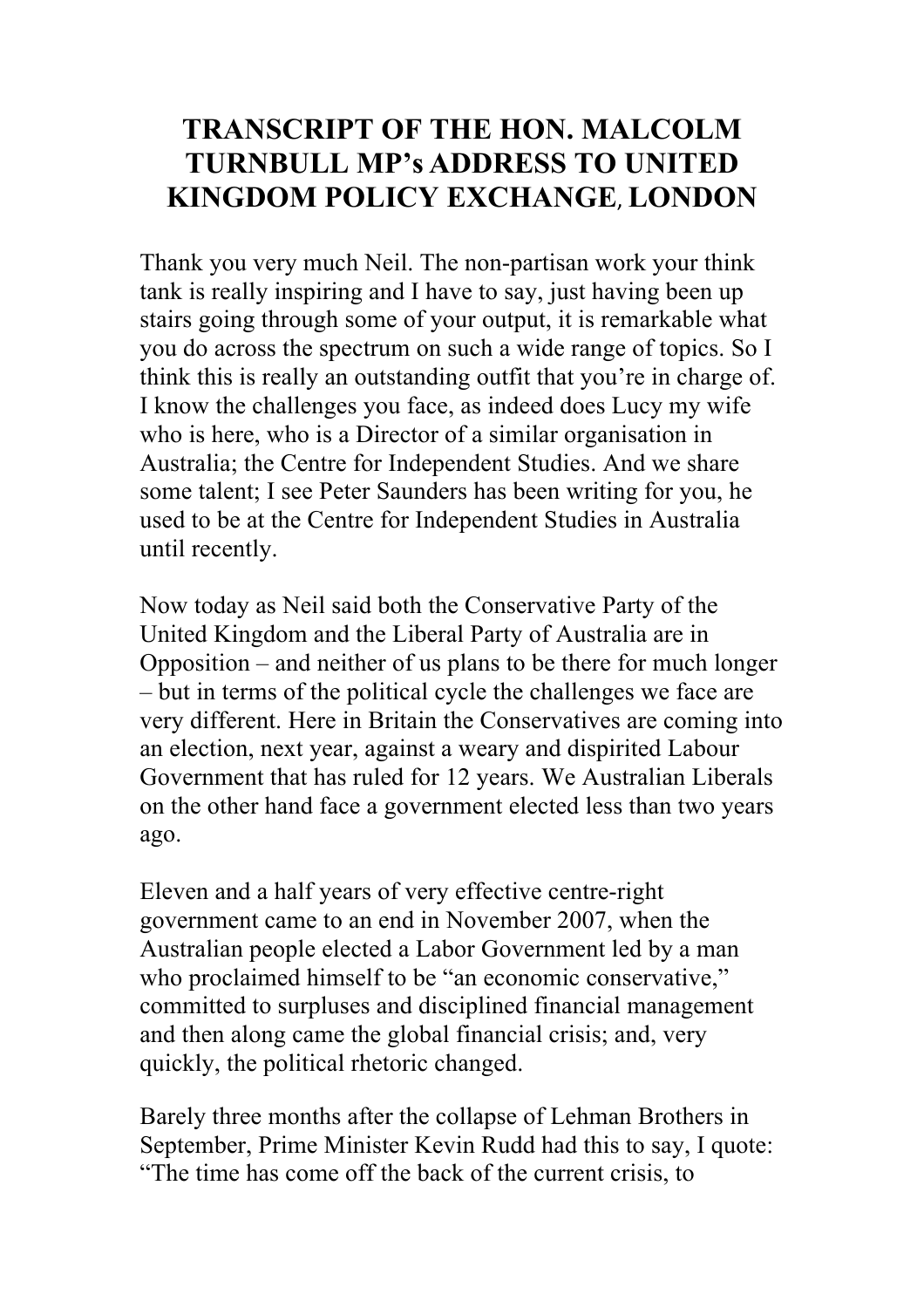proclaim that the great neo-liberal experiment of the past 30 years has failed. Ironically, it falls to social democracy to prevent liberal capitalism from cannibalising itself." Strong words indeed.

But what we are seeing in Australia is an attempt by the left to rewrite the history of global economic development over these past 30 years. Given all we have come to know from 20th century history, it is surprising that we in contemporary Britain and Australia should need to revisit debates about the sensible limits of government power – but that is the ground on which our political opponents intend to fight. They are determined not to waste this crisis. They are already using it as a justification for higher taxes, higher borrowings, much more spending and much more intervention in the economy. Mr Rudd has said that government must now be "at the centre of the economy". His words, not mine. Consider that – "government at the centre of the economy".

This resurgence of democratic socialism – if that is to be the preferred label – raises a number of common challenges for the centre-right in Britain and Australia. For what we are witnessing is an attempt by proponents of the "government knows best" approach to use the current difficult global economic conditions as a pretext for expanding state power.

In my view, now more than ever, political leaders of the centre right must stand up for freedom. Today, more than ever, we need to safeguard the spirit of independence, self-reliance and enterprise so critical to the long-term prosperity and security of our peoples. We must stand up for a view of society which says government's role is to enable each and every citizen to do their best, to realise their dreams, to start their businesses, to buy their homes, to choose where to send their children to school. That is the golden thread of freedom that defines what it is to live in a liberal democracy such as ours – the principle that, to the greatest extent possible, people should be able to rule their own **lives**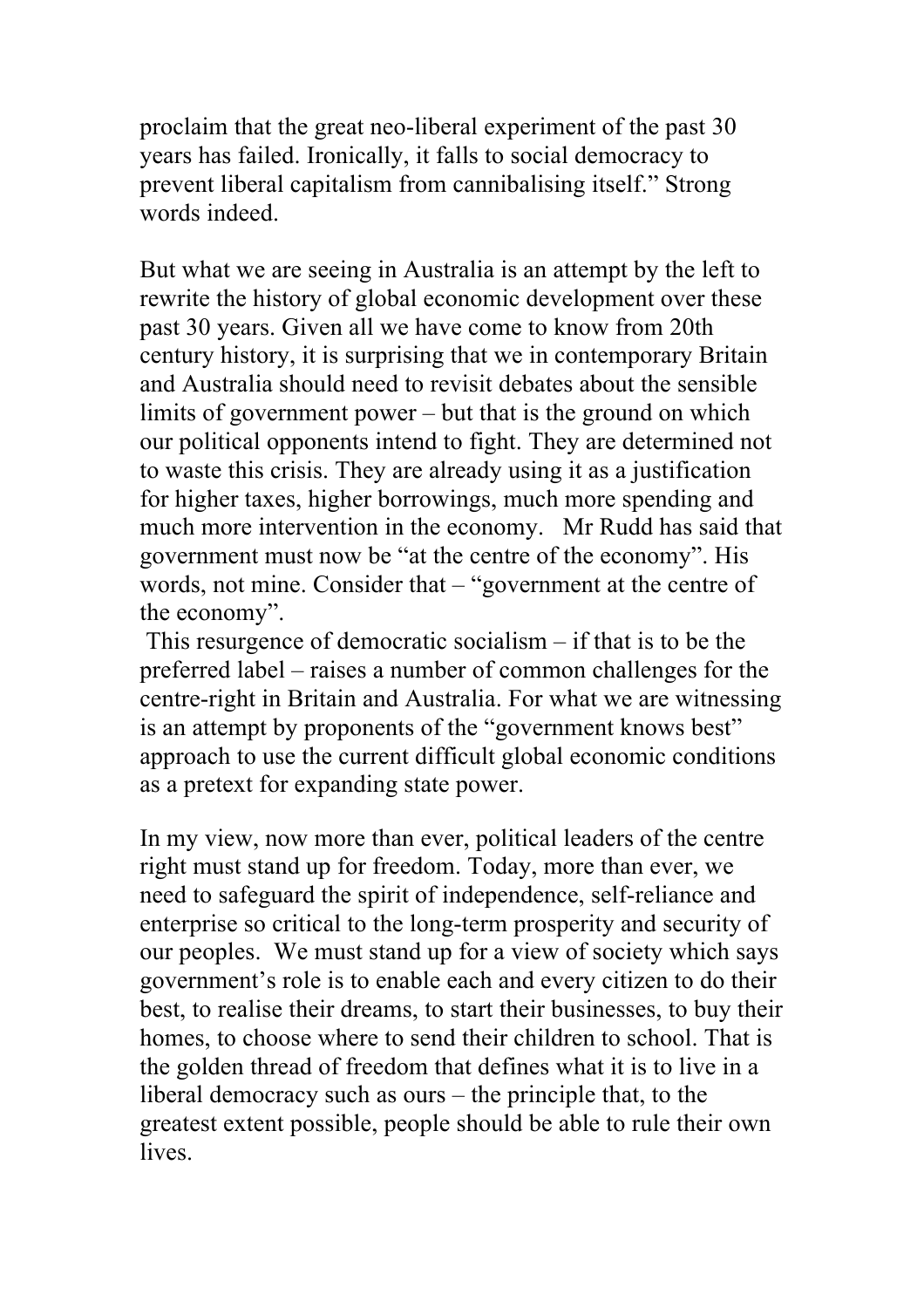Now in all of this, the best governments will be those that understand and accept the limits of their power; not those that seek to dictate from on high how business should be run, how society should be structured, which companies stand or fall, and how individuals should run their lives.

In my view, it is critical that parties of the centre-right not to be spooked or intimidated by the sense of crisis into a greater tolerance, let alone acceptance, of the notion of government intrusion into economic activity that is best left to the private sector or for heavy-handed and often counterproductive interference in the operation of markets. Throughout the 20th century, the strongest and most successful, most vibrant, most interesting societies were those infused with the principles of political, economic and religious freedom. The best-performing economies were those where citizens were given the maximum incentive, under the rule of law, to make the choices they considered best for themselves and their families. This is not a matter of ideology of faith. It is an unassailable fact of history. The Berlin Wall did not fall by accident. It fell because millions of people living in societies crippled by the failures of excessive government control yearned for the freedoms they saw in the West. The socialisation of the means of production and distribution had manifestly failed them, and they aspired to something better.

The Berlin Wall fell also because leaders like Ronald Reagan and Margaret Thatcher had the courage to hold to the conviction that the most successful and stable societies would always be those where the power relationship was defined by popular consent – where government served the people, rather than people being slaves to the dictates of government. In this belief, they were relying on one of the great intellectual inheritances of Western society, indeed one of the great intellectual inheritances of British society.

Sixty years before the First Fleet arrived on the shores of Sydney Cove, a Frenchman wandered these very streets, here in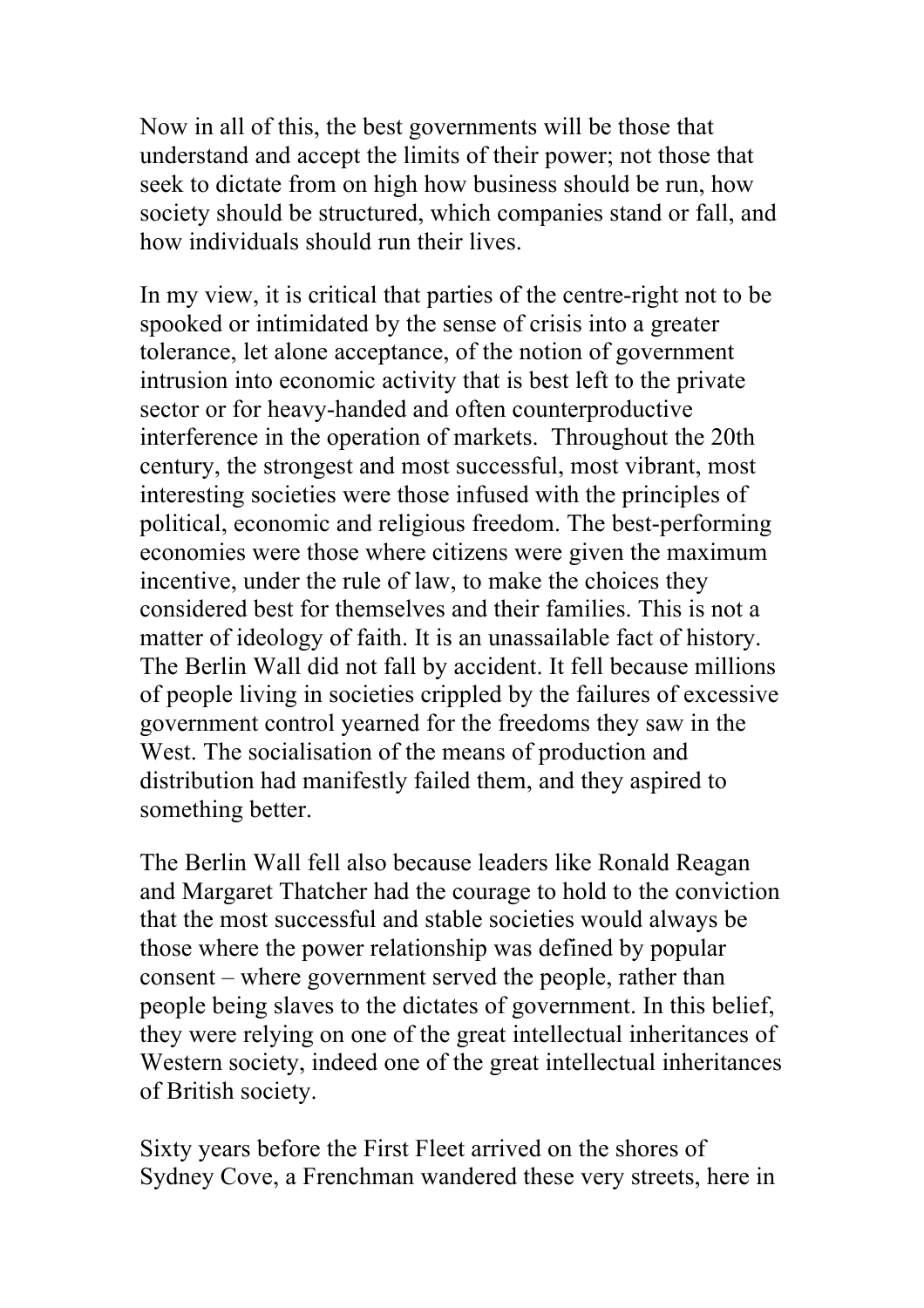London, marvelling at what he saw as the enormous liberating energy of an open, free and prosperous society. He saw a nation of small businessman engaging vibrantly in their daily commerce, unencumbered by the dead hand of bureaucracy. He saw merchants of all colours, class and creed gathered in the bustle of the London Stock Exchange, trading earnestly and honestly among themselves, all but oblivious to any notion of chauvinism or servility. And he wrote: "There the Jew the Mahometan and the Christian deal with another as if they were of the same religion and reserve the name of infidel for those who go bankrupt. On leaving these peaceable and free assemblies," he went on, "some go to the synagogue, others in search of a drink," and he concludes after a long list of alternatives, "all are satisfied."

Indeed Voltaire saw in England a tolerant and peaceful civil society. And he believed the cohesion, strength and vigour of that society was inextricably linked to the political, religious and economic freedoms unimagined at that time in his native France. His letters *Concerning the English Nation* would have a profound impact on the intellectual life of 18th Century Europe.

That starburst of dynamism we know today as the Enlightenment is part of the great intellectual tradition of societies such as our own and it is vital we pay heed to that inheritance as we confront the challenges of the current difficult global economic conditions.

I suspect Voltaire would have been mightily impressed with the transformative effect of the widespread adoption of the principles of economic liberalism in these past 30 years. There have been few periods in human history where we have witnessed, in the space of a single generation, such enormous economic advances across so much of the world.

Many hundreds of millions of people have been lifted out of poverty, as great and ancient societies such as India and even the world's largest Communist state, the People's Republic of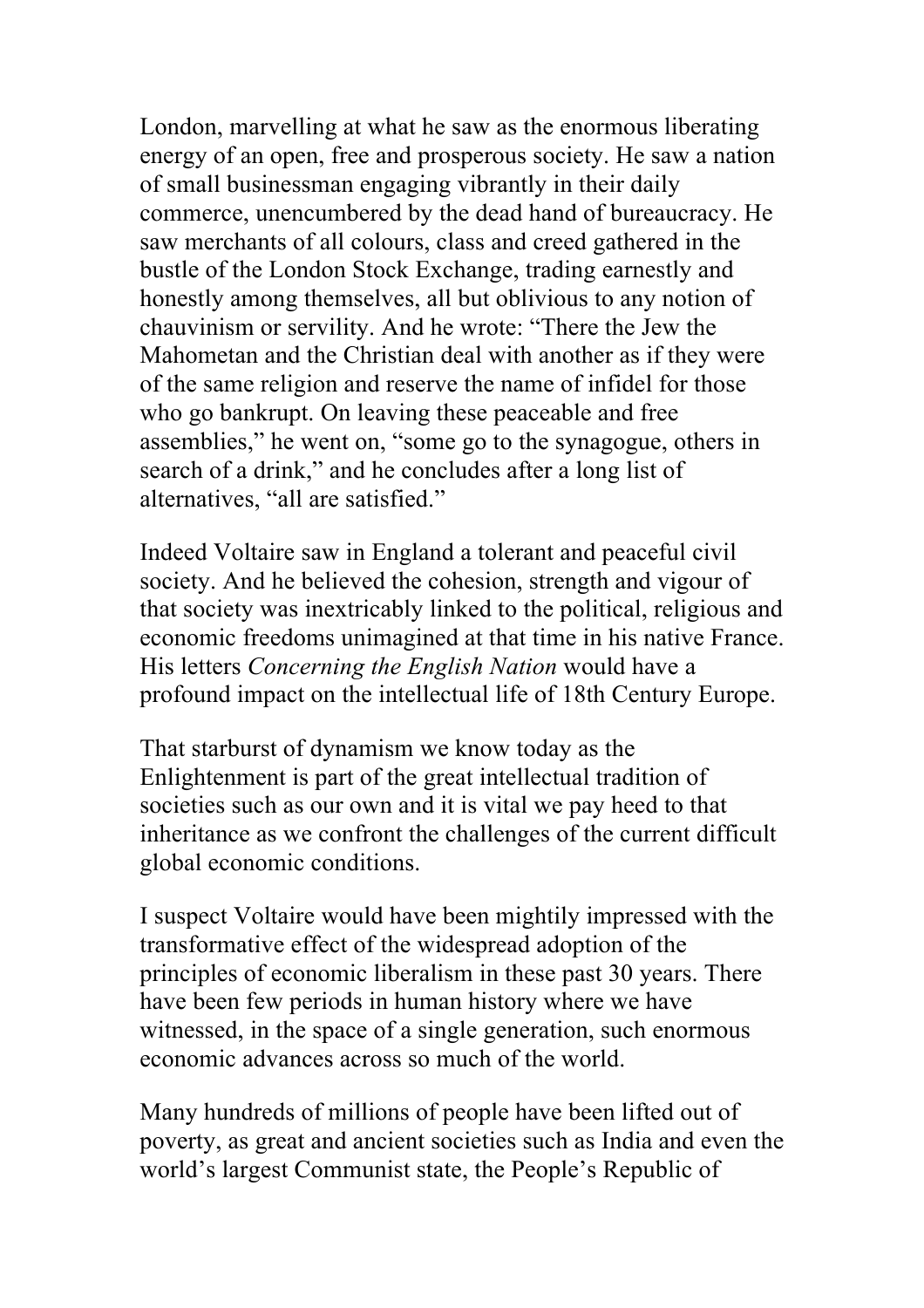China, opened their economies to global trade, accepting that free market has a great deal to offer, the principles of the free market has a great deal to offer.

The freest societies have proved themselves prosperous, creative and dynamic, while societies which restrict freedom have been paralysed by social and economic failure – the most extreme contemporary example being North Korea – but history abounds with others.

The fruits of greater economic freedom have been spectacular – in the 20 years to 2004 the percentage of the world's poor living on \$1 a day or less halved. That is a quantum leap by any measure, on any conceivable index of human happiness. And it is a record of achievement, a measure of progress, not to be demeaned or dismissed in the scramble to find scapegoats for last year's collapse of confidence in global financial markets.

What has happened in this past year does not as Kevin Rudd has claimed demonstrate that the "neo-liberal experiment of the last thirty years has failed". Now I should note at the outset the absurdity of declaring a failure of capitalism because of a crisis in one industry sector alone and of course there will be libraries built to fill the books written on the global financial crisis and its causes. But we should note that it was a crisis in the banking sector which had it origins in the United States property market, where an asset bubble was fuelled by imprudent, sub-prime lending to people whom banks would not normally have rated as creditworthy.

In other words, loans were being made to people whose best, if not only, prospect of repaying the loan was out of the sale or refinancing of the house, which in turn depended on the value of the house rising materially. Far from being a product of unbridled "free market extremism," as Mr Rudd is fond to say, this irresponsible lending could not have occurred had it not been for the fact that the United States Government, in the shape of Fannie Mae and Freddie Mac, was actually underwriting two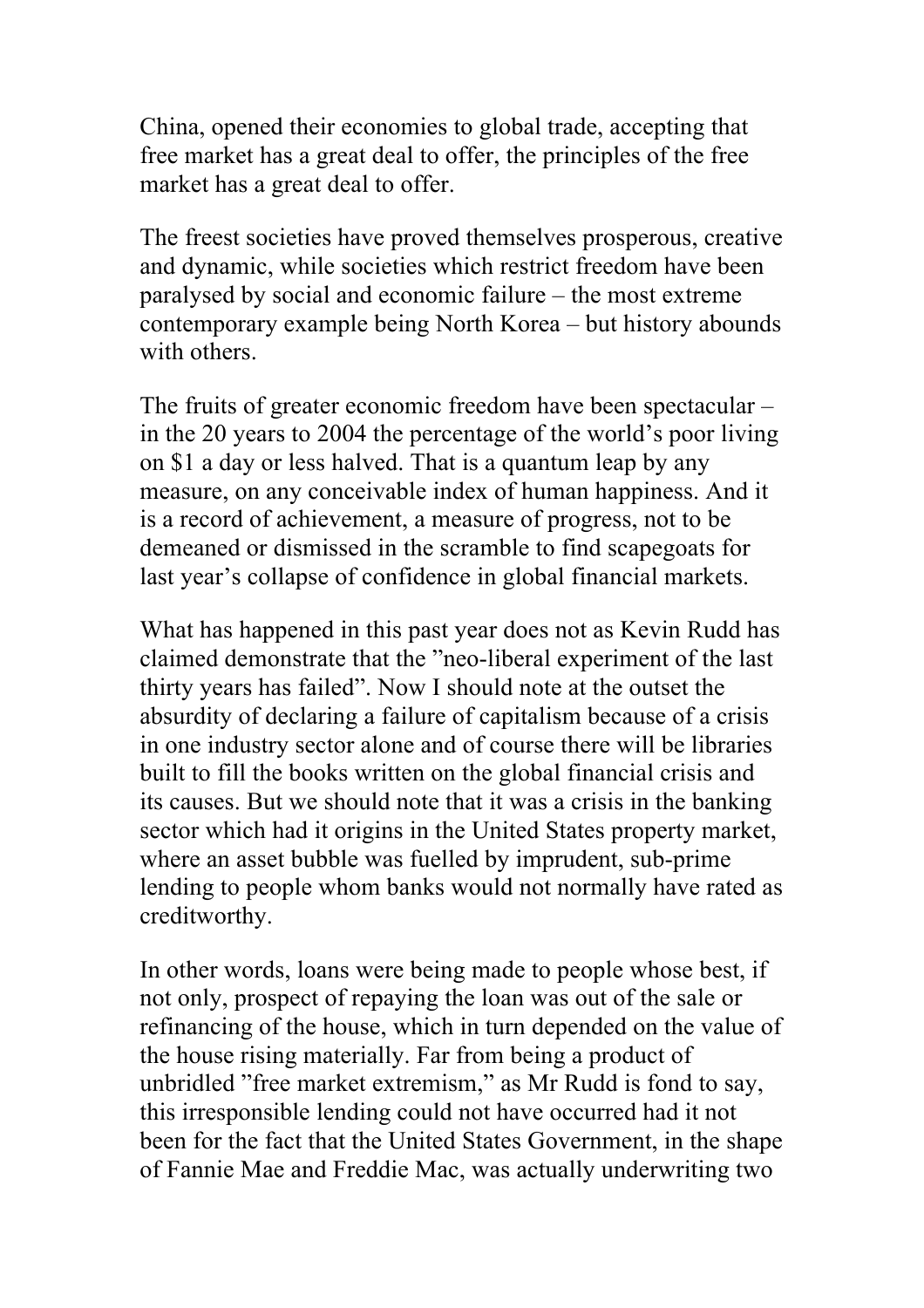thirds of the entire mortgage market.

Moreover, the United States financial sector is a welter of regulation, poorly co-ordinated and often counterproductive. Much of it was directed to encouraging if not mandating banks to lend money to lower income groups to buy homes.

Now if regulations allow large banks which benefit from explicit or implicit government guarantees to engage in highly risky, highly leveraged principal trading, that is hardly a failure of free market economics. Surely, that is more a failure of clumsy and ill-considered state intervention. A conservative government, a free market government determined to protect the taxpayer's dollar, would and now should say that if banks wish to benefit from deposit guarantees or other assurances of government support in the event of disaster, then those banks should be conservatively capitalised and managed. In other words: if you want your depositors and other creditors to believe that you are "too big to fail" – meaning the government will not let you go bust – then the government should demand that you manage your affairs in such a way as to ensure the chances of the government being called upon to pick up the tab are very remote indeed.

What we have seen however in the United States, and to an extent here in Britain, is a formula quite alien to economic liberalism. This is the "heads you win, tails the taxpayers lose" theorem of banking practice.

I don't recall that ever making it into the 'Wealth of Nations.' And I remind you that Prime Minister Rudd has said that part of the answer to this crisis is to put "the government at the centre of the economy".

Well, the government was at the centre of the residential property market in the United States and we are all just starting to get over the consequences.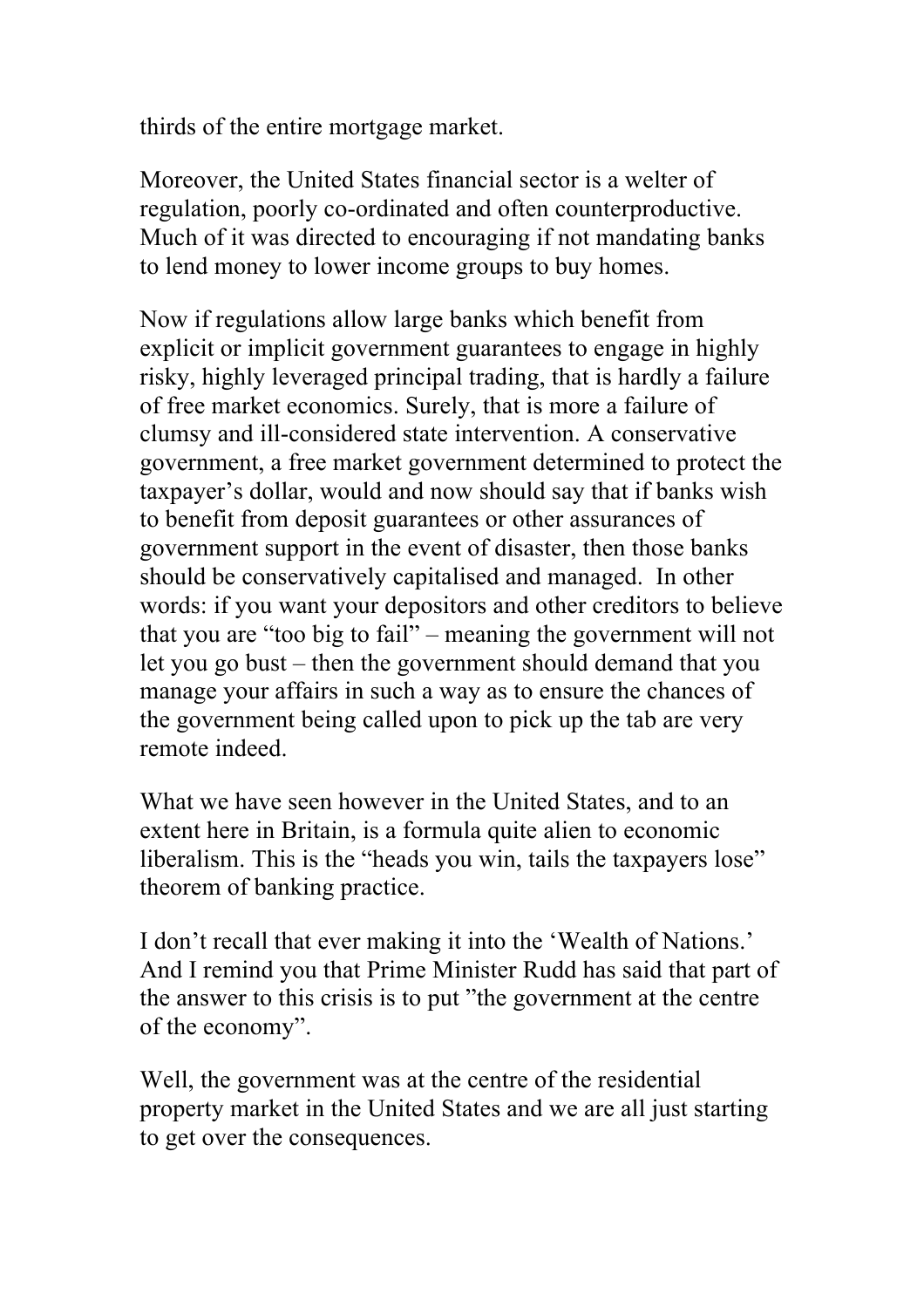Now let's look at another case study; in Australia, we had no such crisis. Sub-prime loans were less than one per cent of the total (versus close to 15 per cent in the United States). Our central bank, thanks to the reforms of the Howard Government, was independent. The current prudential regulatory arrangements of our financial sector was established by Treasurer Peter Costello in the Howard Liberal Government in 1997.

Banks were not prodded to lend to low income groups. There was no equivalent of Fannie or Freddie. Indeed, you could say the banking sector and the mortgage market in Australia were a model of free enterprise – the government's role was simply to ensure the regulated financial institutions had appropriate levels of capital to ensure they could meet their obligations.

We have not had a slump in property prices in Australia, comparable to that in other countries, and we have certainly not had a banking crisis. As of today, our four major banks are among only nine AA or better rated banks in the world and of course the strength of the Australian banks reflects in large measure the strength of the Australian economy and our economic position remains remarkably strong, relative to other developed countries. We have avoided a recession, at least in technical terms, with only one quarter of negative growth. In contrast, the United Kingdom has recorded five consecutive quarters of negative growth. Australian unemployment, while it has risen to 5.8 per cent, is well below that of other developed countries where in most cases it is at or very close to double figures. And whereas Britain went into this downturn with already high levels of government debt, the Liberal Party had, in its term, paid of all the previous Labor Government's debt and left Australia with negative net debt – in other words cash at the bank. When we were in office we established a Future Fund to provide for the previously unfunded obligations to public sector pensions. In other words we reached out across the generations and lifted heavy financial burdens off the shoulders of Australians yet unborn – what a contrast with our Labor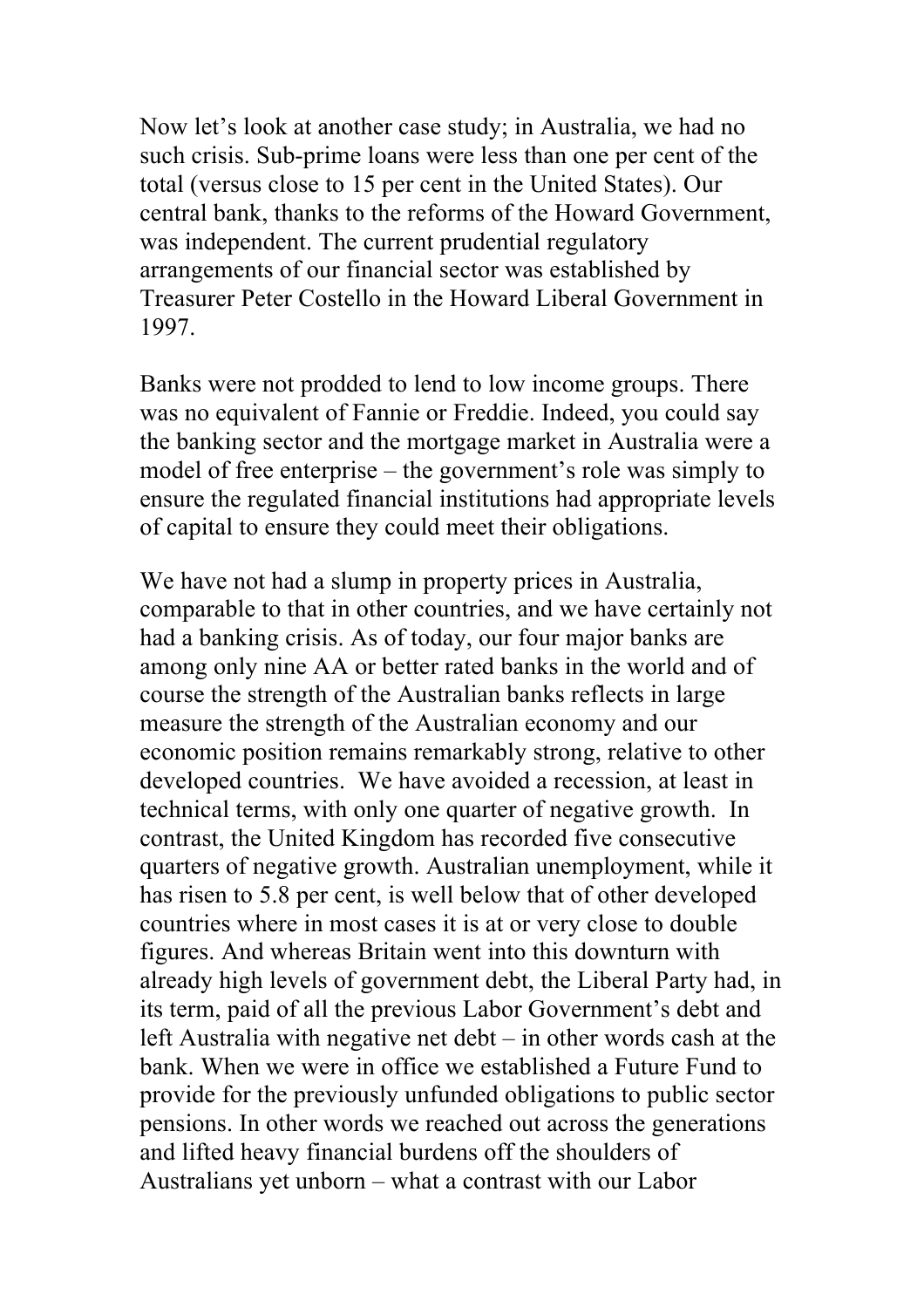successors who now are busy piling billions of dollars of debt onto those future generations. Labor expects net debt will rise to well over \$200 billion by 2014. Two years ago as I noted we had negative net debt, cash at the bank, \$45 billion.

Now as I previously mentioned, we reformed the financial and prudential regulation of our banking system in 1997 and established a thoroughly independent central bank. We also reformed our labour market laws so that our workplaces became more flexible than before and as a consequence during this down turn businesses and workers have been able to shed hours rather than jobs. Our tax system was substantially reformed by our party in Government with the introduction of a Goods and Services Tax (a VAT) and other associated reforms.

So, on any view, Mr Rudd inherited an efficient, modern economy with a government that had no debt, and as I noted, cash in the bank, \$45 billion. Not to speak of the fact that thanks to continuing strong demand for our commodities from China, the volume of Australia's exports in the year to June 2009 barely declined. In the case of the UK, US and Canada the decline was around 15 per cent; for Japan, around 30 per cent – a heavy dependence on manufactures.

Now I fear prime minister David Cameron, if he wins the election as we expect him too, will inherit a very different set of circumstances when he takes office – which draws me towards my concluding remarks here today.

Just as it is important for us tell the truth about the origins of the crisis, so it is important to ensure that our responses to it are proportionate, and prudent. In January this year the Nobel laureate Robert Barro wrote, with some prescience, and I quote: "The financial crisis and possible depression do not invalidate everything we have learned about macroeconomics since 1936. Much of our focus should be on incentives for people and businesses to invest, produce and work. On the tax side, we should avoid programs that throw money at people and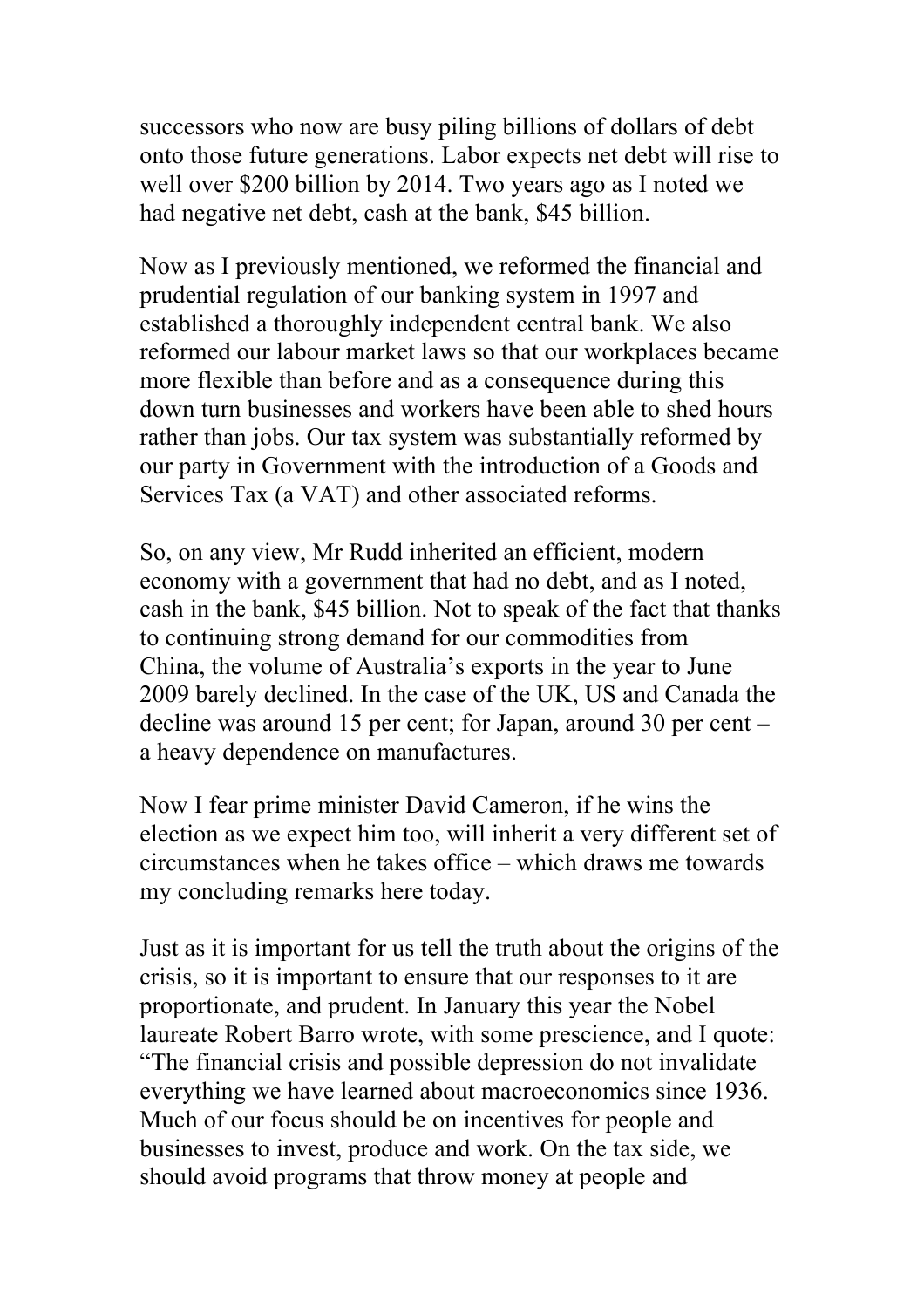emphasise instead reductions in marginal income tax rates. On the spending side, the main point is that we should not be considering massive public works programs that do not pass muster from the perspective of cost-benefit analysis." Now let us examine this sound advice from the good professor from the Australian perspective. When the financial crisis struck in its full intensity a year ago, our central bank, the Reserve Bank, moved quickly to reduce interest rates, slashing them by over four per cent in six months. The new Labor Government for its part, notwithstanding the relative strength of the economy, proceeded to undertake the third highest level of fiscal stimulus in the OECD – over the three years 2008-2010 our fiscal stimulus will be 5.8 percent of GDP, much higher than in any European country.

Now our position as an Opposition was to support the concept of providing fiscal stimulus at that time but to argue it should be smaller and better targeted. We argued that, instead of mailing out \$900 cheques to almost every taxpayer earlier this year, the Government should spend less by bringing forward already legislated tax cuts which would have the advantage of providing an ongoing economic incentive that a one off hand out could not – and we paid a heavy price for that politically – it's always very difficult to argue that the Government shouldn't be sending out cheques to everybody.

Yet it was critical at this time to draw a line in the sand. As Margaret Thatcher said so famously, it is an obligation on all of us to have a prudent eye to the future, she said: "We should not and do not believe in living at the expense of the future. The essence of a good government is they are prepared to take difficult decisions to achieve long-term prosperity." And the Future Fund I mentioned earlier is a classic example of that. Likewise, we argued that a \$16 billion programme to build school halls and libraries in primary schools should be smaller and better targeted; infrastructure, we contended, should reflect what school communities really needed and wanted – and we counted with a \$3 billion program to be spent over three years.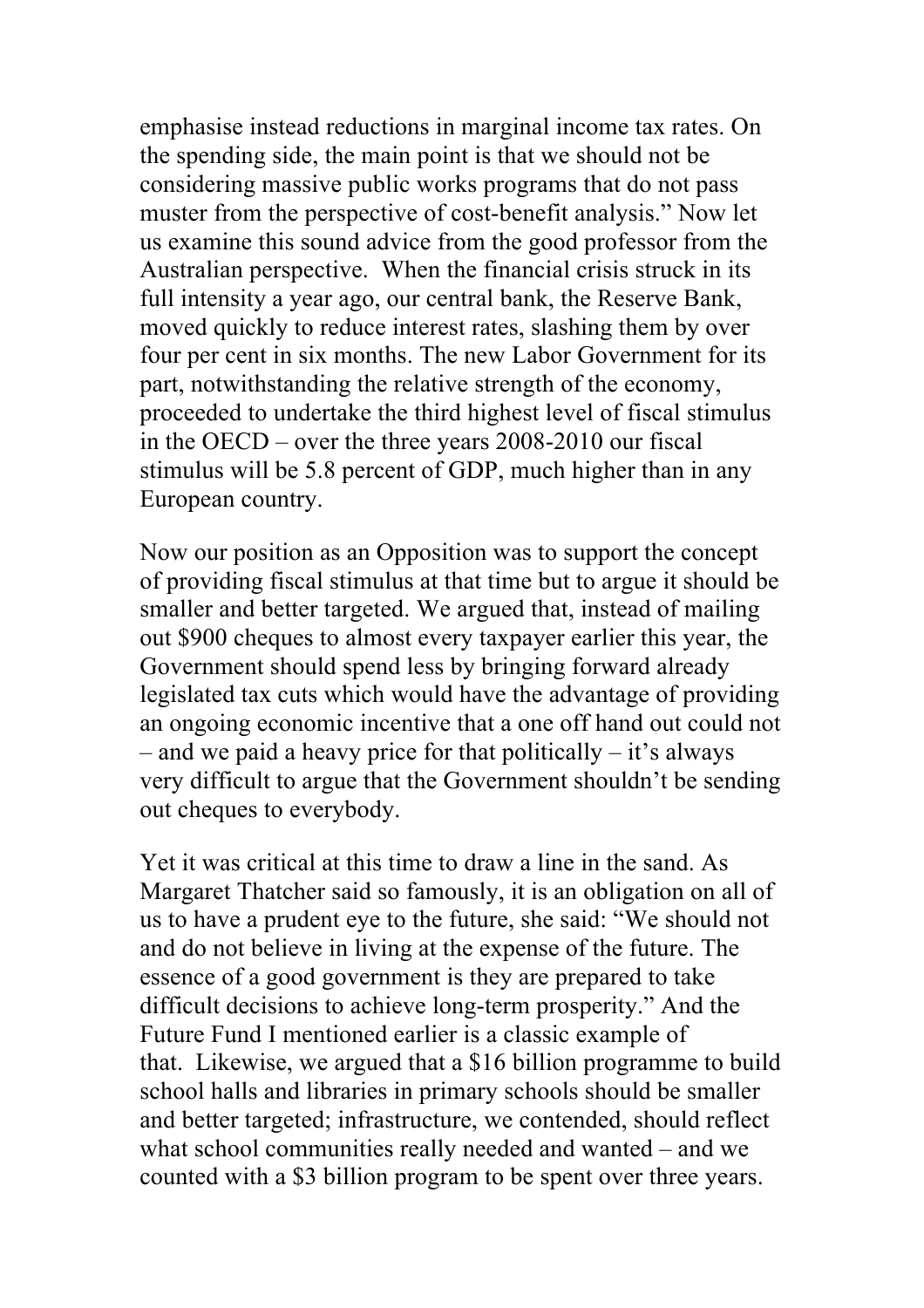Since then our concerns about what has become known, in deference to our Deputy Prime Minister and Minister for Education, as the Julia Gillard Memorial Assembly Hall initiative, has seen many classic examples of Labor mismanagement. One school, Abbottsford Primary in Sydney, some of you may be familiar with it, received \$2.4 million to knock down four classrooms – perfectly serviceable classrooms – so that four equally serviceable classrooms could be built in their place.

Now, modern Labor is very adroit at media management; they are masters of spin, there's no doubt about that. And Mr Rudd is doing his very best to assert that Australia's good fortune is entirely his own doing. But just as it is important for me, and my colleagues, to stand up for the achievements of the Liberal Party in government, so it is important for all of us to make sure that the truth is told about the cause, the response to, and the lessons of the global financial crisis.

The truth is that the strength of the Australian economy today owes more to the sound economic management of the 11 and a half years of the Coalition Government than it does to Mr Rudd. Our resilience in the face of this crisis has been largely due to the economic strength with which we entered it. Now deep in their DNA, our opponents in the Labor Party believe government always knows best; they want to direct the future for us, to pick winners, to determine for themselves the best way to spend taxpayers' money, and on whom.

In contrast, we on the centre right look at millions of our fellow citizens, and marvel at their infinite ingenuity and enterprise. We look for ways to enable them to do their best. The values we defend, of freedom and of enterprise, are timeless.

As the Founder of the Liberal Party of Australia, Sir Robert Menzies, said in the year of my birth: "We believe in the individual, in his freedom, in his ambition, in his dignity. If he becomes submerged in the mass, and loses his personal